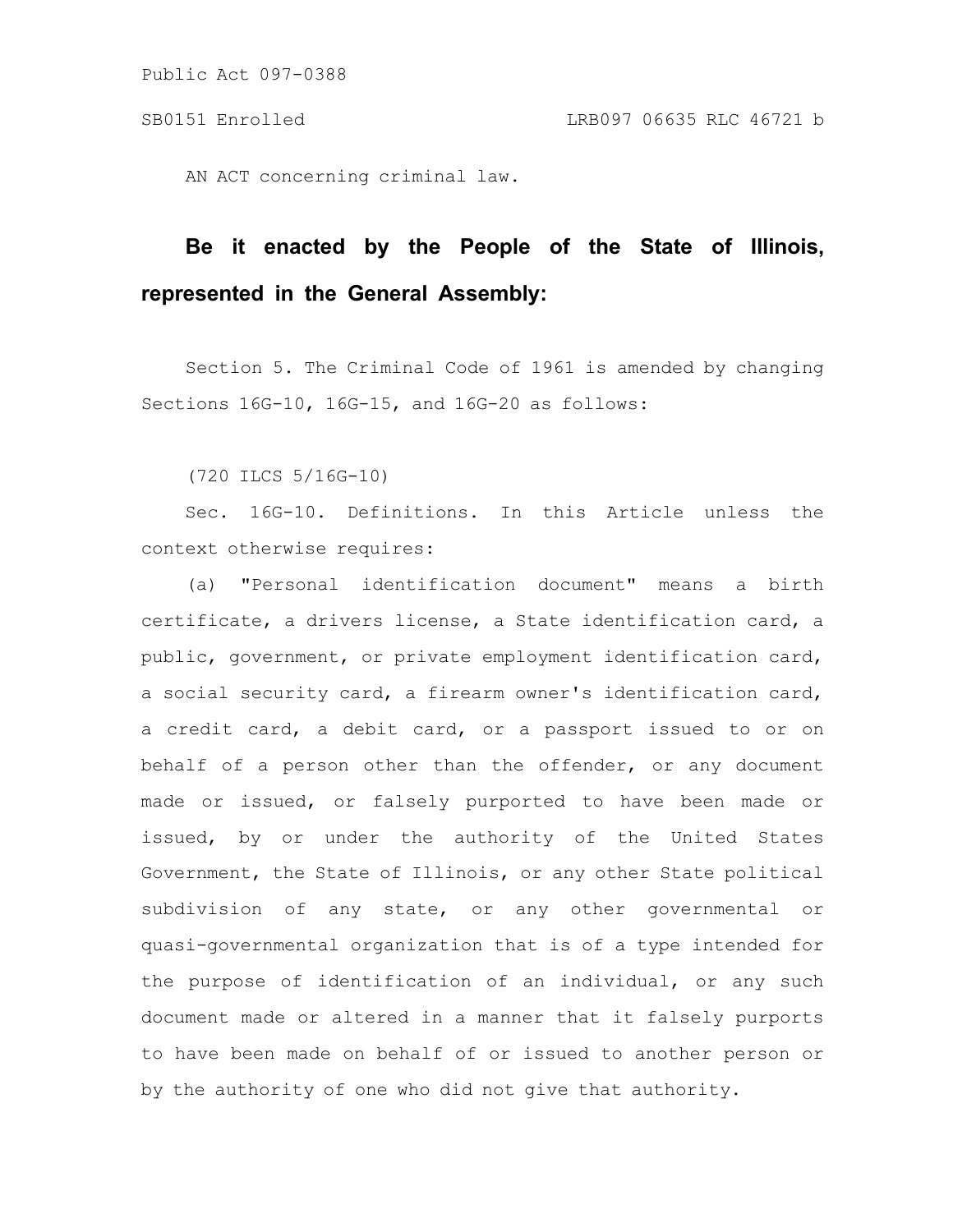(b) "Personal identifying information" means any of the following information:

(1) A person's name;

(2) A person's address;

(2.5) A person's date of birth;

(3) A person's telephone number;

(4) A person's drivers license number or State of Illinois identification card as assigned by the Secretary of State of the State of Illinois or a similar agency of another state;

(5) A person's Social Security number;

(6) A person's public, private, or government employer, place of employment, or employment identification number;

(7) The maiden name of a person's mother;

(8) The number assigned to a person's depository account, savings account, or brokerage account;

(9) The number assigned to a person's credit or debit card, commonly known as a "Visa Card", "Master Card", "American Express Card", "Discover Card", or other similar cards whether issued by a financial institution, corporation, or business entity;

(10) Personal identification numbers;

(11) Electronic identification numbers;

(12) Digital signals;

(12.5) User names, passwords, and any other word,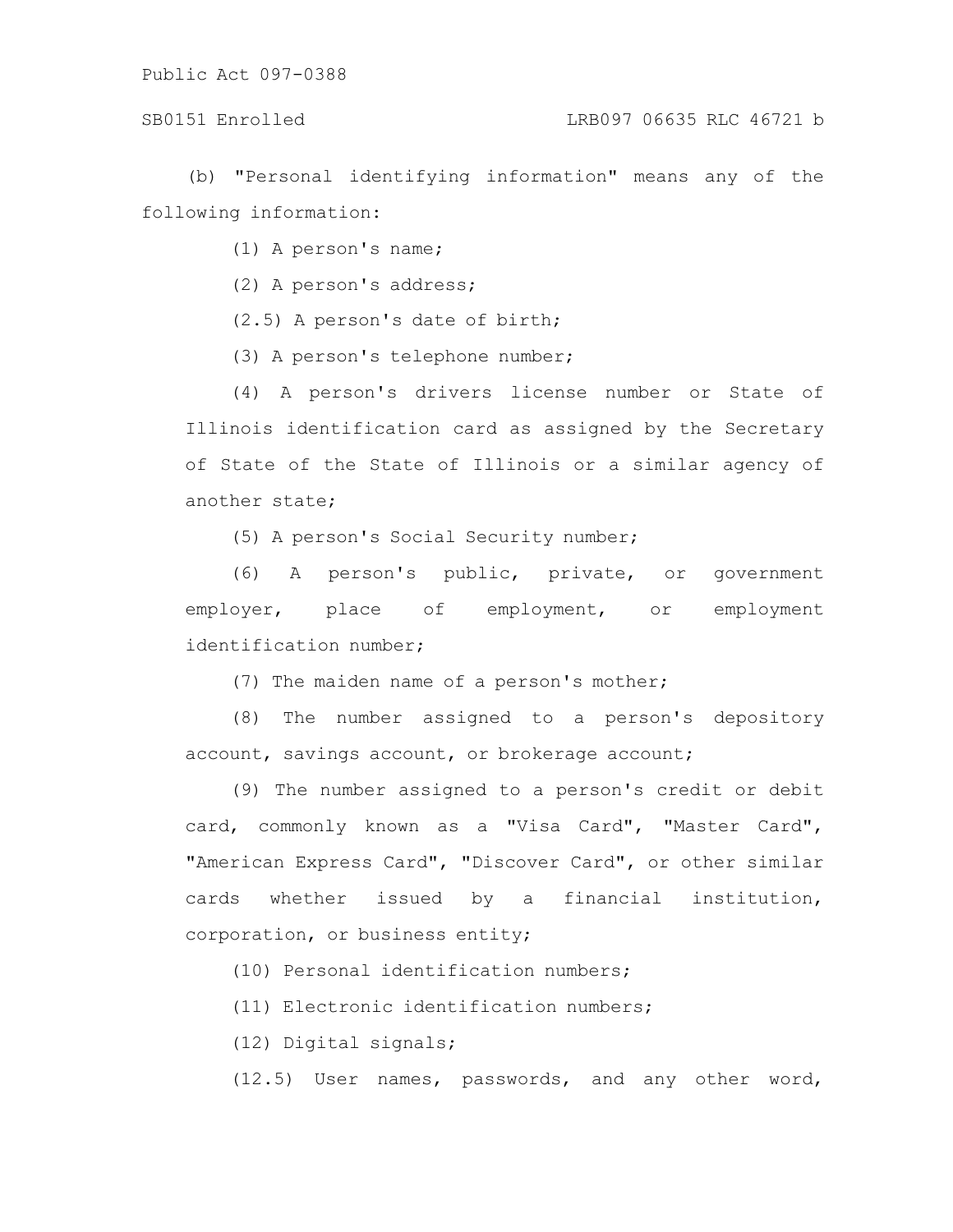number, character or combination of the same usable in whole or part to access information relating to a specific individual, or to the actions taken, communications made or received, or other activities or transactions of a specific individual.

(13) Any other numbers or information which can be used to access a person's financial resources, or to identify a specific individual, or the actions taken, communications made or received, or other activities or transactions of a specific individual.

(c) "Document-making implement" means any implement, impression, template, computer file, computer disc, electronic device, computer hardware, computer software, instrument, or device that is used to make a real or fictitious or fraudulent personal identification document.

(d) "Financial transaction device" means any of the following:

(1) An electronic funds transfer card.

- (2) A credit card.
- (3) A debit card.
- (4) A point-of-sale card.

(5) Any instrument, device, card, plate, code, account number, personal identification number, or a record or copy of a code, account number, or personal identification number or other means of access to a credit account or deposit account, or a driver's license or state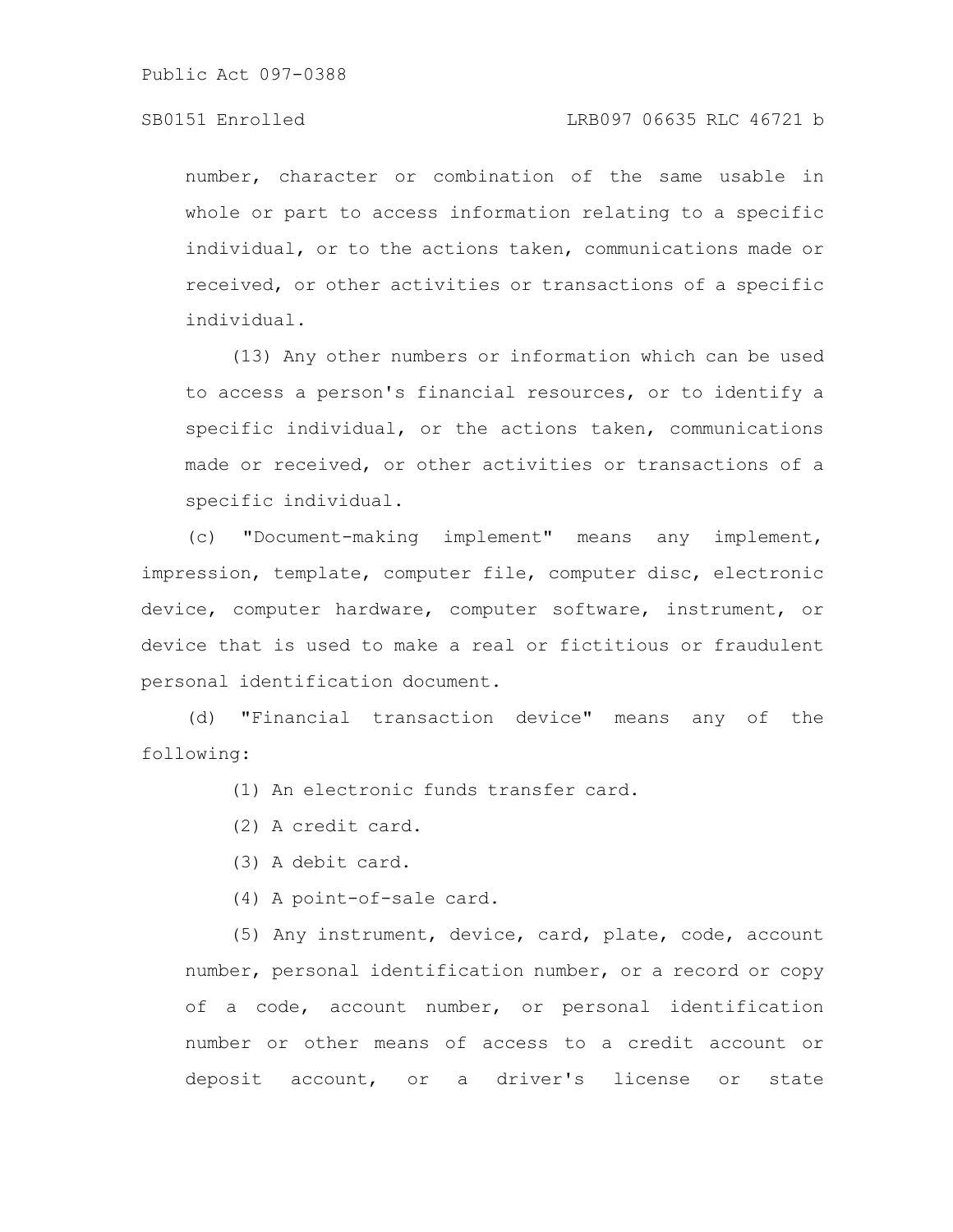identification card used to access a proprietary account, other than access originated solely by a paper instrument, that can be used alone or in conjunction with another access device, for any of the following purposes:

(A) Obtaining money, cash refund or credit account, credit, goods, services, or any other thing of value.

(B) Certifying or guaranteeing to a person or business the availability to the device holder of funds on deposit to honor a draft or check payable to the order of that person or business.

(C) Providing the device holder access to a deposit account for the purpose of making deposits, withdrawing funds, transferring funds between deposit accounts, obtaining information pertaining to a deposit account, or making an electronic funds transfer.

(e) "Radio frequency identification device" means any implement, computer file, computer disc, electronic device, computer hardware, computer software, or instrument that is used to activate, read, receive, or decode information stored on a RFID tag or transponder attached to a personal identification document.

(f) "RFID tag or transponder" means a chip or device that contains personal identifying information from which the personal identifying information can be read or decoded by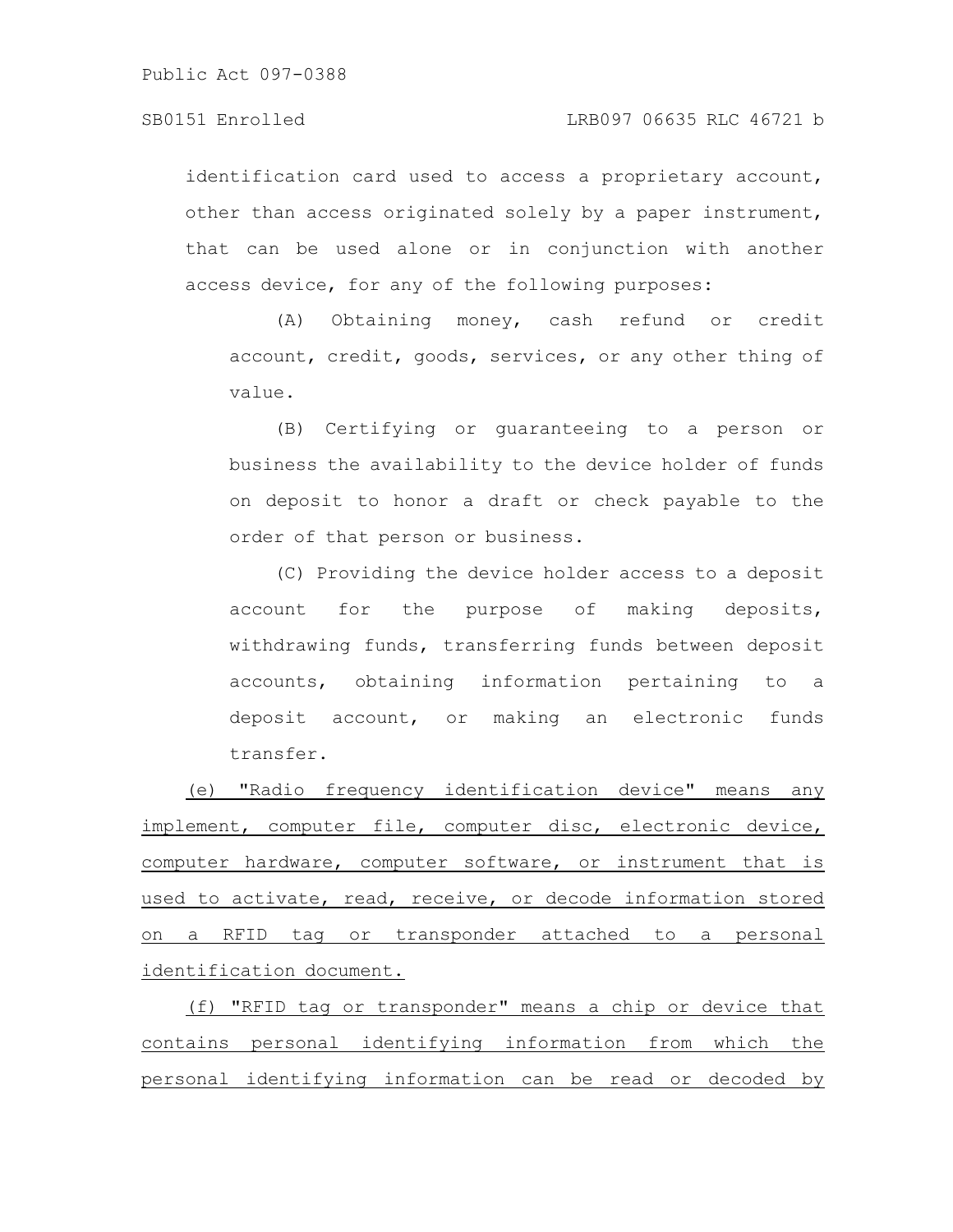### SB0151 Enrolled LRB097 06635 RLC 46721 b

another device emitting a radio frequency that activates or powers a radio frequency emission response from the chip or transponder.

(Source: P.A. 93-401, eff. 7-31-03; 94-38, eff. 6-16-05; 94-1008, eff. 7-5-06.)

(720 ILCS 5/16G-15)

Sec. 16G-15. Identity theft.

(a) A person commits the offense of identity theft when he or she knowingly:

(1) uses any personal identifying information or personal identification document of another person to fraudulently obtain credit, money, goods, services, or other property;  $\frac{\partial f}{\partial x}$ 

(2) uses any personal identification information or personal identification document of another with intent to commit any felony theft or other felony violation of State law not set forth in paragraph (1) of this subsection (a); $\frac{1}{1}$ or

(3) obtains, records, possesses, sells, transfers, purchases, or manufactures any personal identification information or personal identification document of another with intent to commit or to aid or abet another in committing any felony theft or other felony violation of State law;  $\frac{1}{100}$ 

(4) uses, obtains, records, possesses, sells,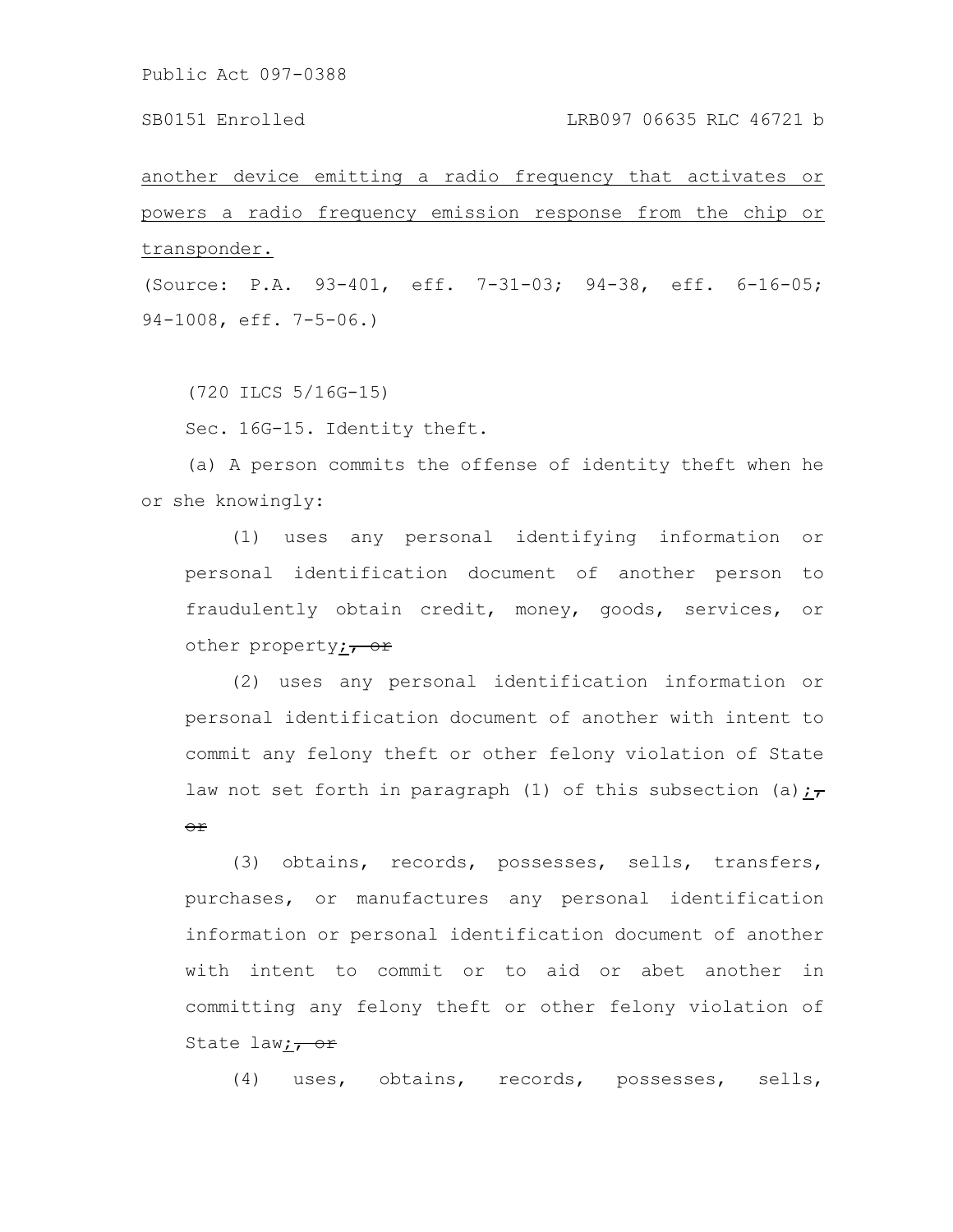### SB0151 Enrolled LRB097 06635 RLC 46721 b

transfers, purchases, or manufactures any personal identification information or personal identification document of another knowing that such personal identification information or personal identification documents were stolen or produced without lawful authority; $\frac{\partial f}{\partial x}$ 

(5) uses, transfers, or possesses document-making implements to produce false identification or false documents with knowledge that they will be used by the person or another to commit any felony theft or other felony violation of State law; $\frac{1}{100}$ 

(6) uses any personal identification information or personal identification document of another to portray himself or herself as that person, or otherwise, for the purpose of gaining access to any personal identification information or personal identification document of that person, without the prior express permission of that person; <del>or</del>

(7) uses any personal identification information or personal identification document of another for the purpose of gaining access to any record of the actions taken, communications made or received, or other activities or transactions of that person, without the prior express permission of that person;  $\frac{1}{10}$ 

(7.5) uses, possesses, or transfers a radio frequency identification device capable of obtaining or processing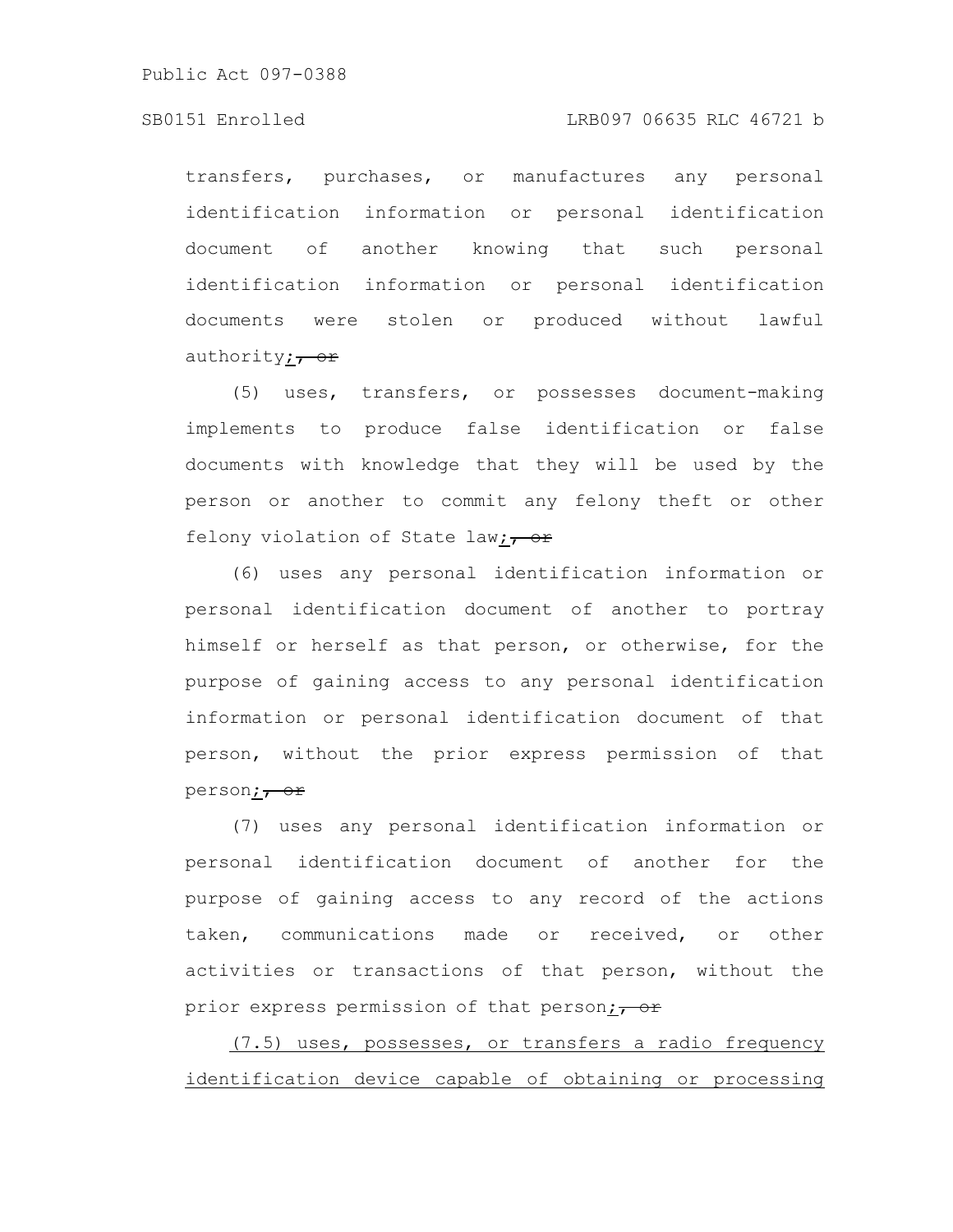personal identifying information from a radio frequency identification (RFID) tag or transponder with knowledge that the device will be used by the person or another to commit a felony violation of State law or any violation of this Article;

(8) in the course of applying for a building permit with a unit of  $a$  local government, provides the license number of a roofing contractor whom he or she does not intend to have perform the work on the roofing portion of the project<sub>j</sub> it. It is an affirmative defense to prosecution under this paragraph (8) that the building permit applicant promptly informed the unit of local government that issued the building permit of any change in the roofing contractor; or-

(9)  $(9)$  in the course of applying for a building permit with a unit of local government, provides the license number of a fire sprinkler contractor whom he or she does not intend to have perform the work on the fire sprinkler portion of the project; it. It is an affirmative defense to prosecution under this paragraph  $(9)$   $(8)$  that the building permit applicant promptly informed the unit of local government that issued the building permit of any change in the fire sprinkler contractor.

(b) Knowledge shall be determined by an evaluation of all circumstances surrounding the use of the other person's identifying information or document.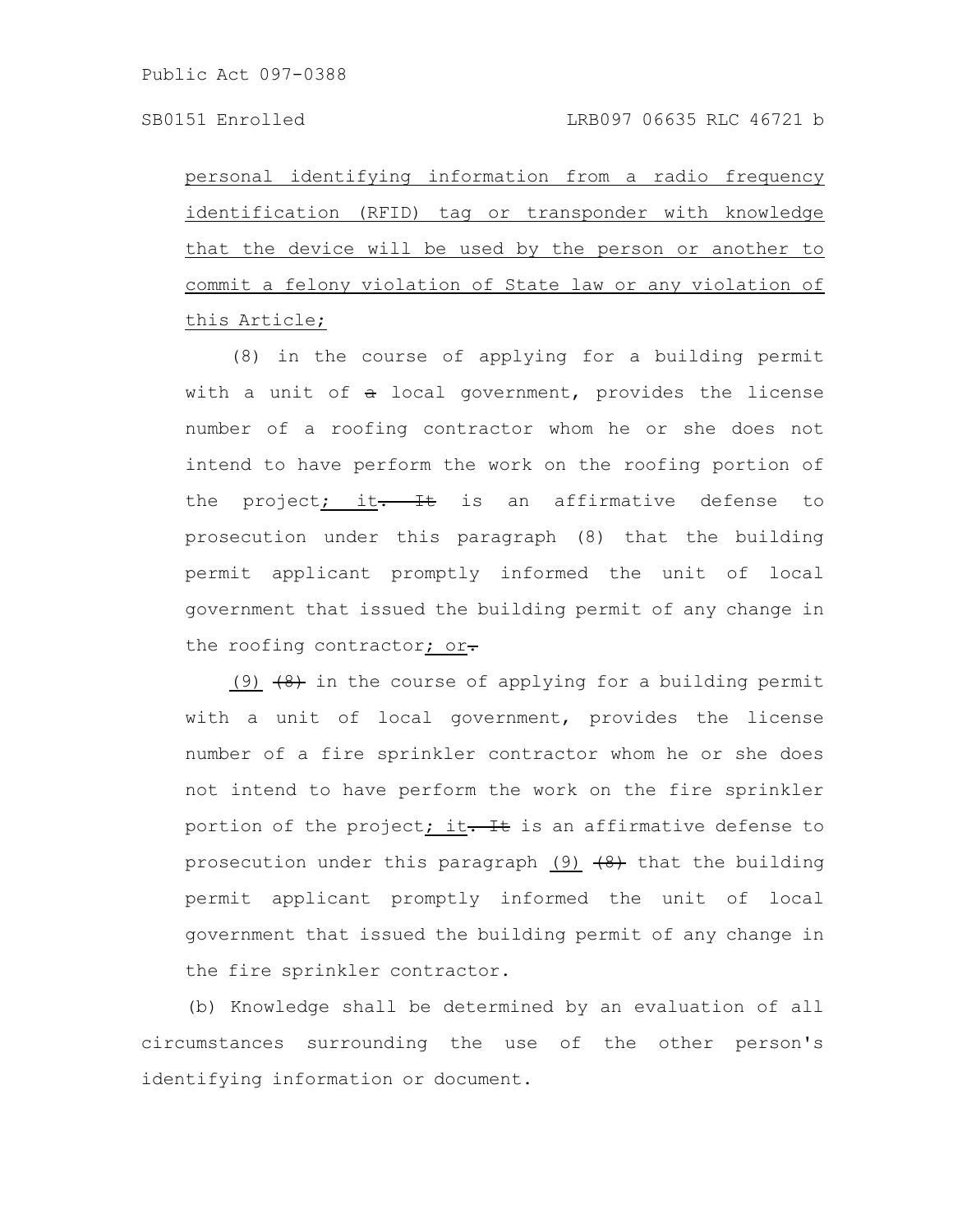## SB0151 Enrolled LRB097 06635 RLC 46721 b

(c) When a charge of identity theft of credit, money, goods, services, or other property exceeding a specified value is brought the value of the credit, money, goods, services, or other property is an element of the offense to be resolved by the trier of fact as either exceeding or not exceeding the specified value.

(d) Sentence.

(1) A person convicted of identity theft in violation of paragraph (1) of subsection (a) shall be sentenced as follows:

(A) Identity theft of credit, money, goods, services, or other property not exceeding \$300 in value is a Class 4 felony. A person who has been previously convicted of identity theft of less than \$300 who is convicted of a second or subsequent offense of identity theft of less than \$300 is guilty of a Class 3 felony. A person who has been convicted of identity theft of less than \$300 who has been previously convicted of any type of theft, robbery, armed robbery, burglary, residential burglary, possession of burglary tools, home invasion, home repair fraud, aggravated home repair fraud, or financial exploitation of an elderly or disabled person is guilty of a Class 3 felony. Identity theft of credit, money, goods, services, or other property not exceeding \$300 in value when the victim of the identity theft is an active duty member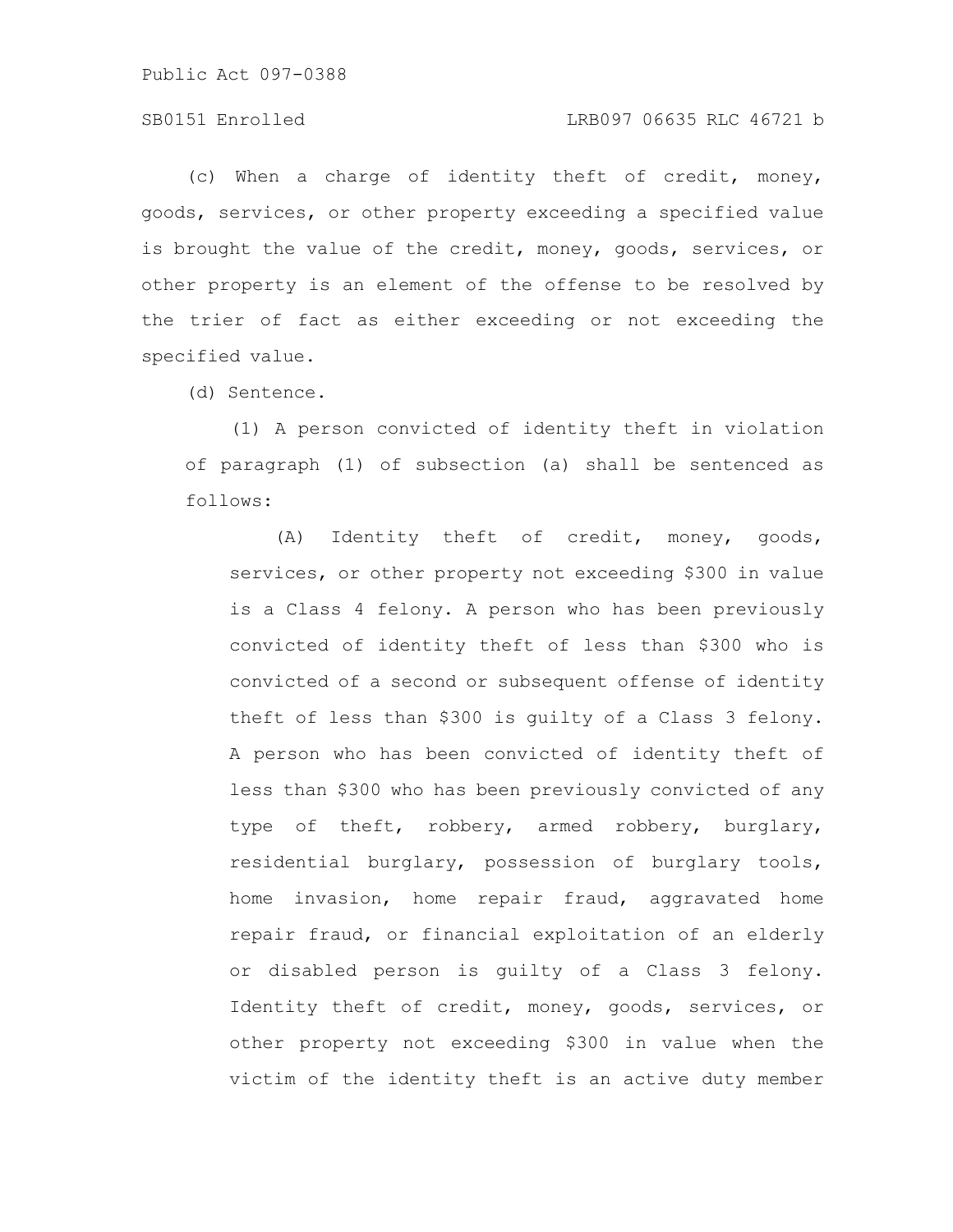of the Armed Services or Reserve Forces of the United States or of the Illinois National Guard serving in a foreign country is a Class 3 felony. A person who has been previously convicted of identity theft of less than \$300 who is convicted of a second or subsequent offense of identity theft of less than \$300 when the victim of the identity theft is an active duty member of the Armed Services or Reserve Forces of the United States or of the Illinois National Guard serving in a foreign country is guilty of a Class 2 felony. A person who has been convicted of identity theft of less than \$300 when the victim of the identity theft is an active duty member of the Armed Services or Reserve Forces of the United States or of the Illinois National Guard serving in a foreign country who has been previously convicted of any type of theft, robbery, armed robbery, burglary, residential burglary, possession of burglary tools, home invasion, home repair fraud, aggravated home repair fraud, or financial exploitation of an elderly or disabled person is guilty of a Class 2 felony. When a person has any such prior conviction, the information or indictment charging that person shall state the prior conviction so as to give notice of the State's intention to treat the charge as a Class 3 felony. The fact of the prior conviction is not an element of the offense and may not be disclosed to the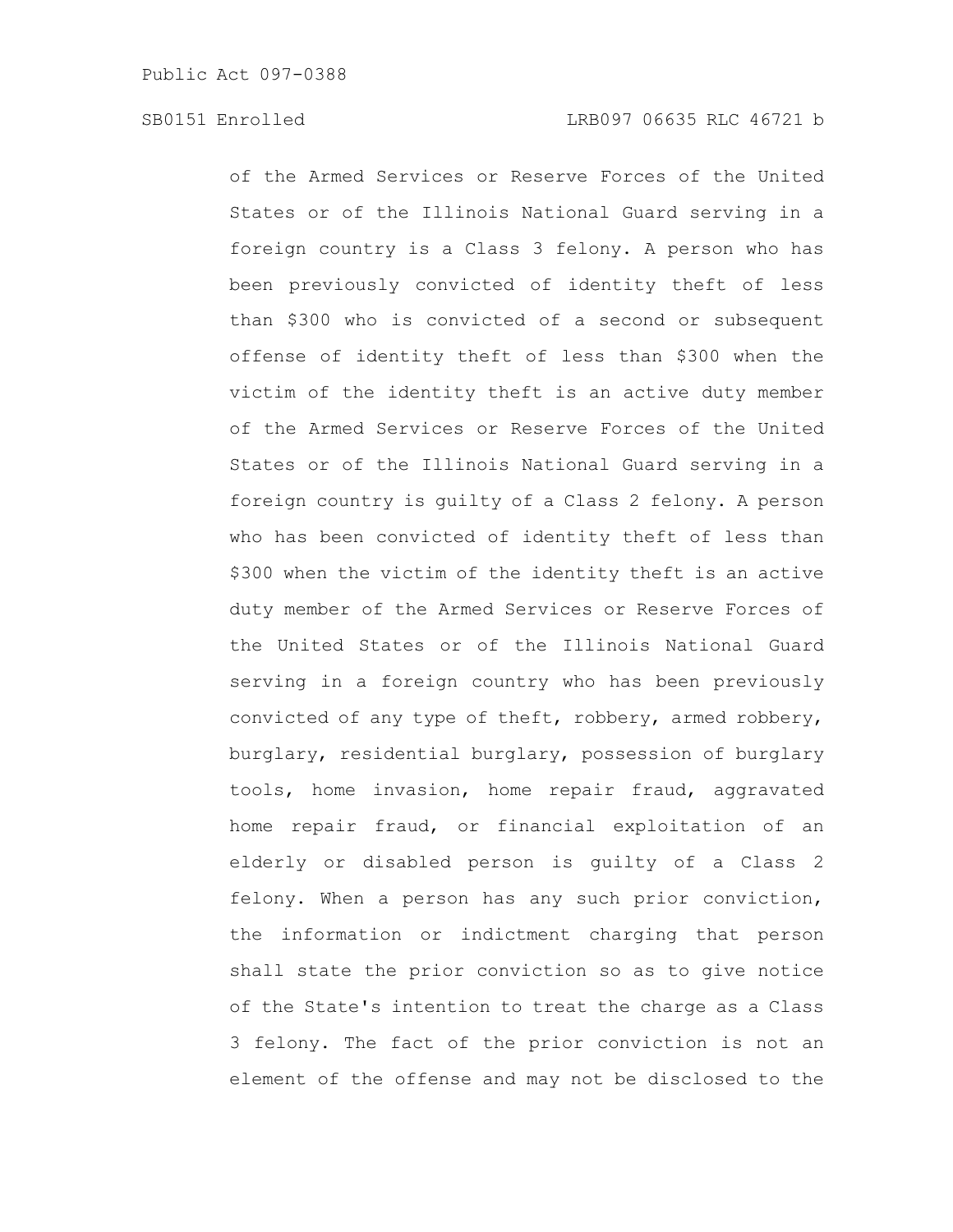jury during trial unless otherwise permitted by issues properly raised during the trial.

(B) Identity theft of credit, money, goods, services, or other property exceeding \$300 and not exceeding \$2,000 in value is a Class 3 felony. Identity theft of credit, money, goods, services, or other property exceeding \$300 and not exceeding \$2,000 in value when the victim of the identity theft is an active duty member of the Armed Services or Reserve Forces of the United States or of the Illinois National Guard serving in a foreign country is a Class 2 felony.

(C) Identity theft of credit, money, goods, services, or other property exceeding \$2,000 and not exceeding \$10,000 in value is a Class 2 felony. Identity theft of credit, money, goods, services, or other property exceeding \$2,000 and not exceeding \$10,000 in value when the victim of the identity theft is an active duty member of the Armed Services or Reserve Forces of the United States or of the Illinois National Guard serving in a foreign country is a Class 1 felony.

(D) Identity theft of credit, money, goods, services, or other property exceeding \$10,000 and not exceeding \$100,000 in value is a Class 1 felony. Identity theft of credit, money, goods, services, or other property exceeding \$10,000 and not exceeding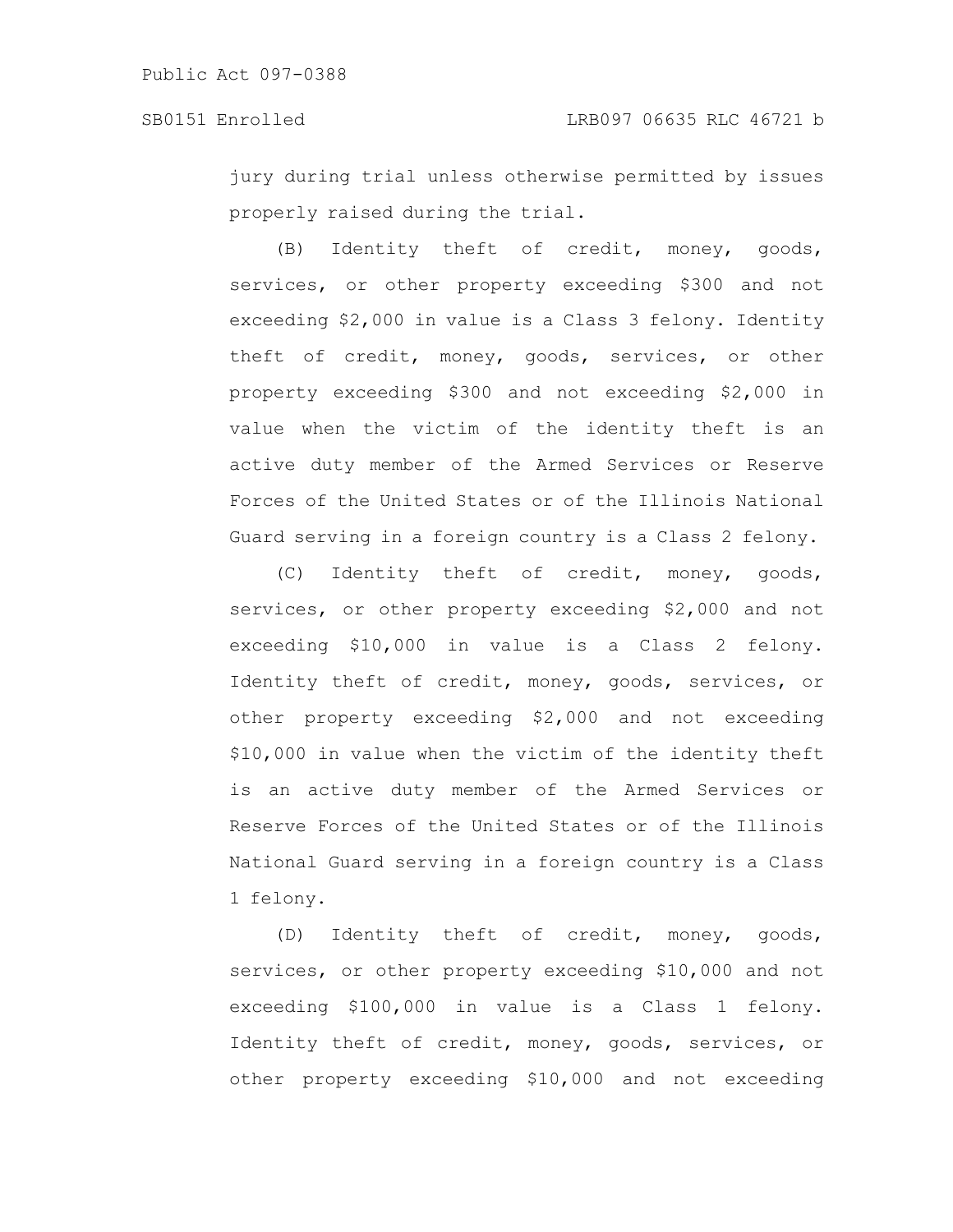\$100,000 in value when the victim of the identity theft is an active duty member of the Armed Services or Reserve Forces of the United States or of the Illinois National Guard serving in a foreign country is a Class X felony.

(E) Identity theft of credit, money, goods, services, or other property exceeding \$100,000 in value is a Class X felony.

(2) A person convicted of any offense enumerated in paragraphs (2) through  $(7.5)$   $(7)$  of subsection (a) is guilty of a Class 3 felony. A person convicted of any offense enumerated in paragraphs (2) through  $(7.5)$   $(7)$  of subsection (a) when the victim of the identity theft is an active duty member of the Armed Services or Reserve Forces of the United States or of the Illinois National Guard serving in a foreign country is guilty of a Class 2 felony.

(3) A person convicted of any offense enumerated in paragraphs (2) through (5) and (7.5) of subsection (a) a second or subsequent time is guilty of a Class 2 felony. A person convicted of any offense enumerated in paragraphs (2) through (5) and (7.5) of subsection (a) a second or subsequent time when the victim of the identity theft is an active duty member of the Armed Services or Reserve Forces of the United States or of the Illinois National Guard serving in a foreign country is guilty of a Class 1 felony.

(4) A person who, within a 12 month period, is found in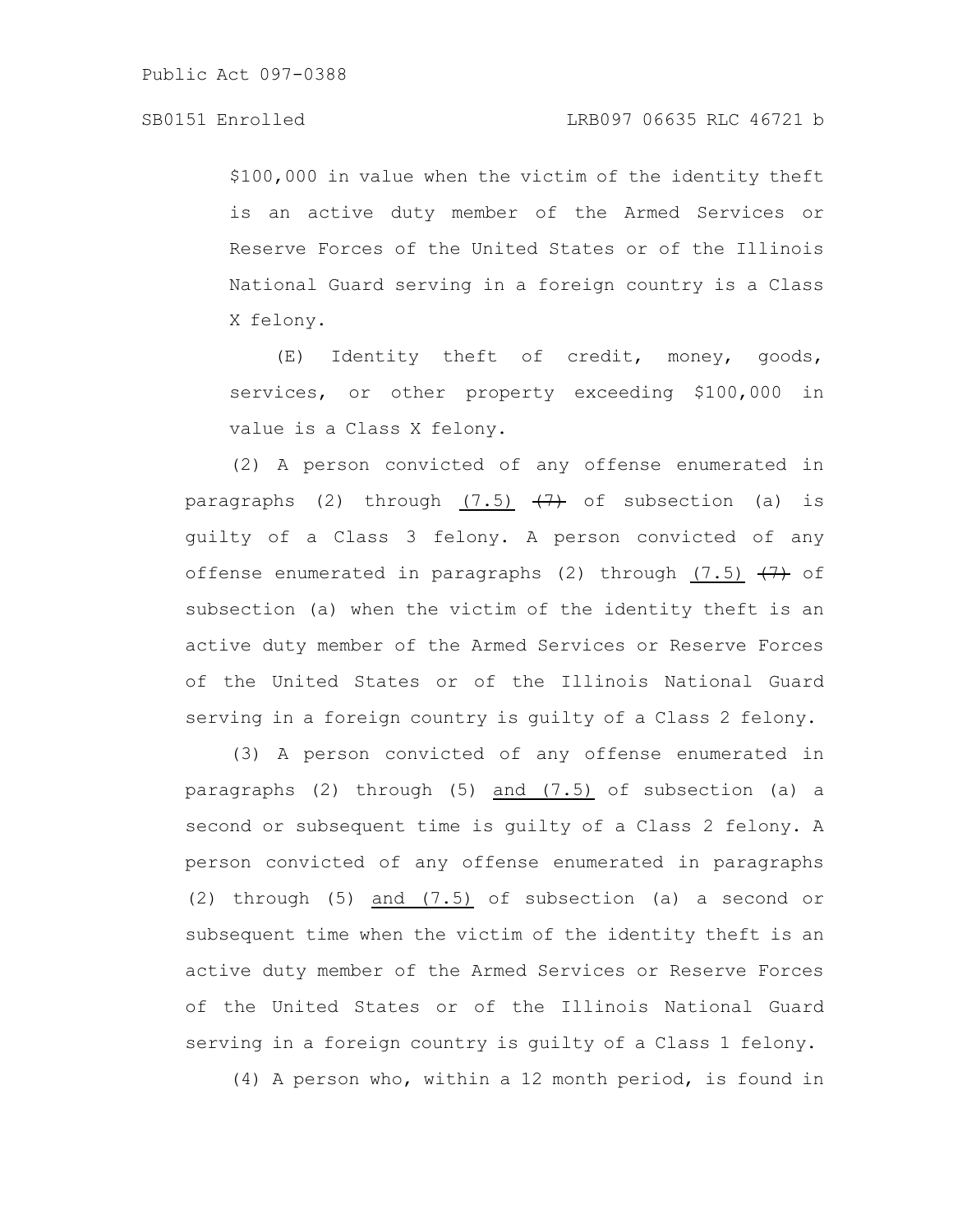violation of any offense enumerated in paragraphs (2) through (7.5)  $(7)$  of subsection (a) with respect to the identifiers of, or other information relating to, 3 or more separate individuals, at the same time or consecutively, is guilty of a Class 2 felony. A person who, within a 12 month period, is found in violation of any offense enumerated in paragraphs (2) through  $(7.5)$   $(7)$  of subsection (a) with respect to the identifiers of, or other information relating to, 3 or more separate individuals, at the same time or consecutively, when the victim of the identity theft is an active duty member of the Armed Services or Reserve Forces of the United States or of the Illinois National Guard serving in a foreign country is guilty of a Class 1 felony.

(5) A person convicted of identity theft in violation of paragraph (2) of subsection (a) who uses any personal identification information or personal identification document of another to purchase methamphetamine manufacturing material as defined in Section 10 of the Methamphetamine Control and Community Protection Act with the intent to unlawfully manufacture methamphetamine is guilty of a Class 2 felony for a first offense and a Class 1 felony for a second or subsequent offense. A person convicted of identity theft in violation of paragraph (2) of subsection (a) who uses any personal identification information or personal identification document of another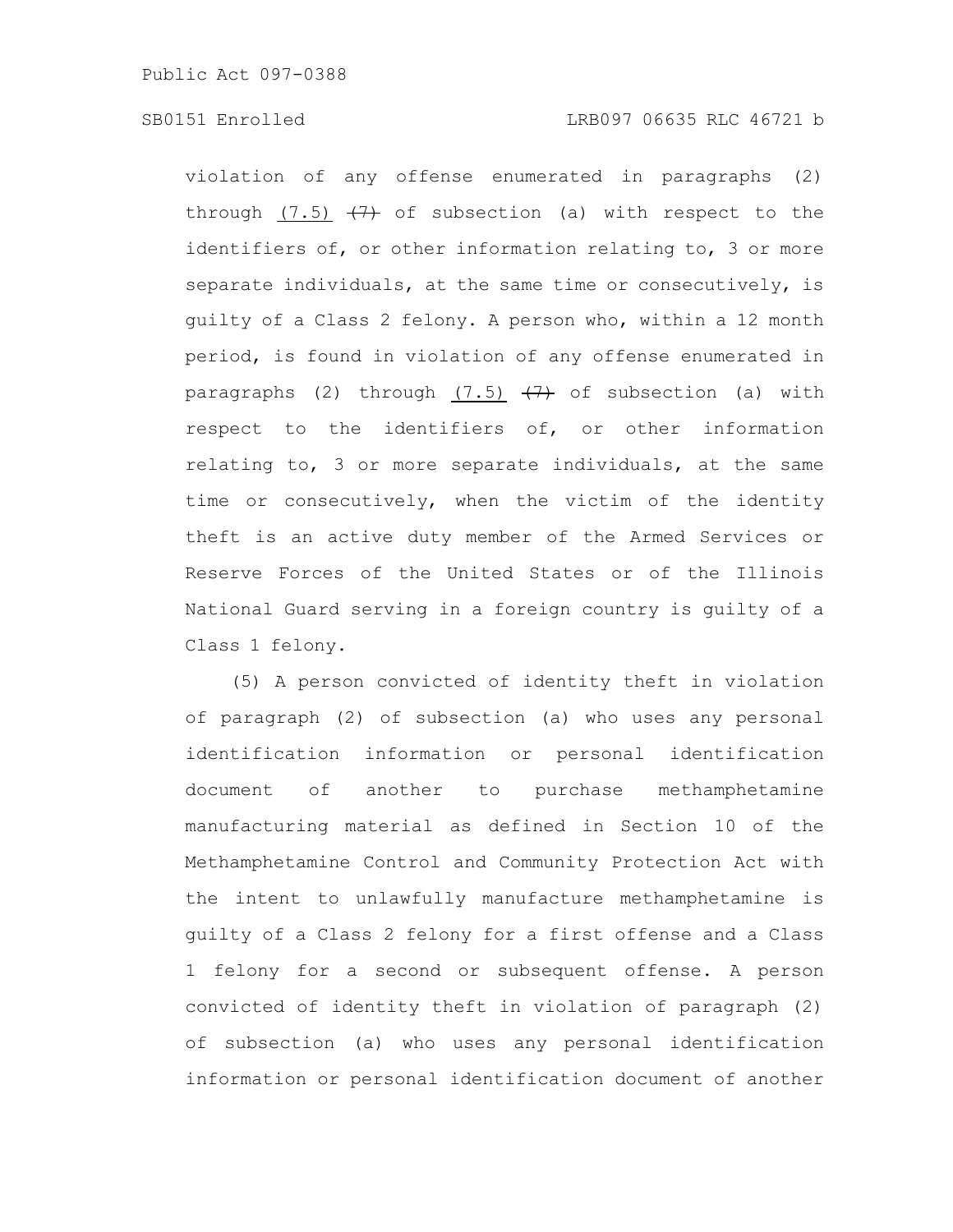## SB0151 Enrolled LRB097 06635 RLC 46721 b

to purchase methamphetamine manufacturing material as defined in Section 10 of the Methamphetamine Control and Community Protection Act with the intent to unlawfully manufacture methamphetamine when the victim of the identity theft is an active duty member of the Armed Services or Reserve Forces of the United States or of the Illinois National Guard serving in a foreign country is guilty of a Class 1 felony for a first offense and a Class X felony for a second or subsequent offense.

(6) A person convicted of identity theft in violation of paragraph (8) or (9) of subsection (a) of this Section is shall be quilty of a Class 4 felony.

(Source: P.A. 95-60, eff. 1-1-08; 95-331, eff. 8-21-07; 96-1324, eff. 7-27-10; 96-1455, eff. 8-20-10; revised  $9-16-10.$ 

(720 ILCS 5/16G-20)

Sec. 16G-20. Aggravated identity theft.

(a) A person commits the offense of aggravated identity theft when he or she commits the offense of identity theft as set forth in subsection (a) of Section 16G-15:

(1) against a person 60 years of age or older or a disabled person as defined in Section 16-1.3 of this Code; or

(2) in furtherance of the activities of an organized gang.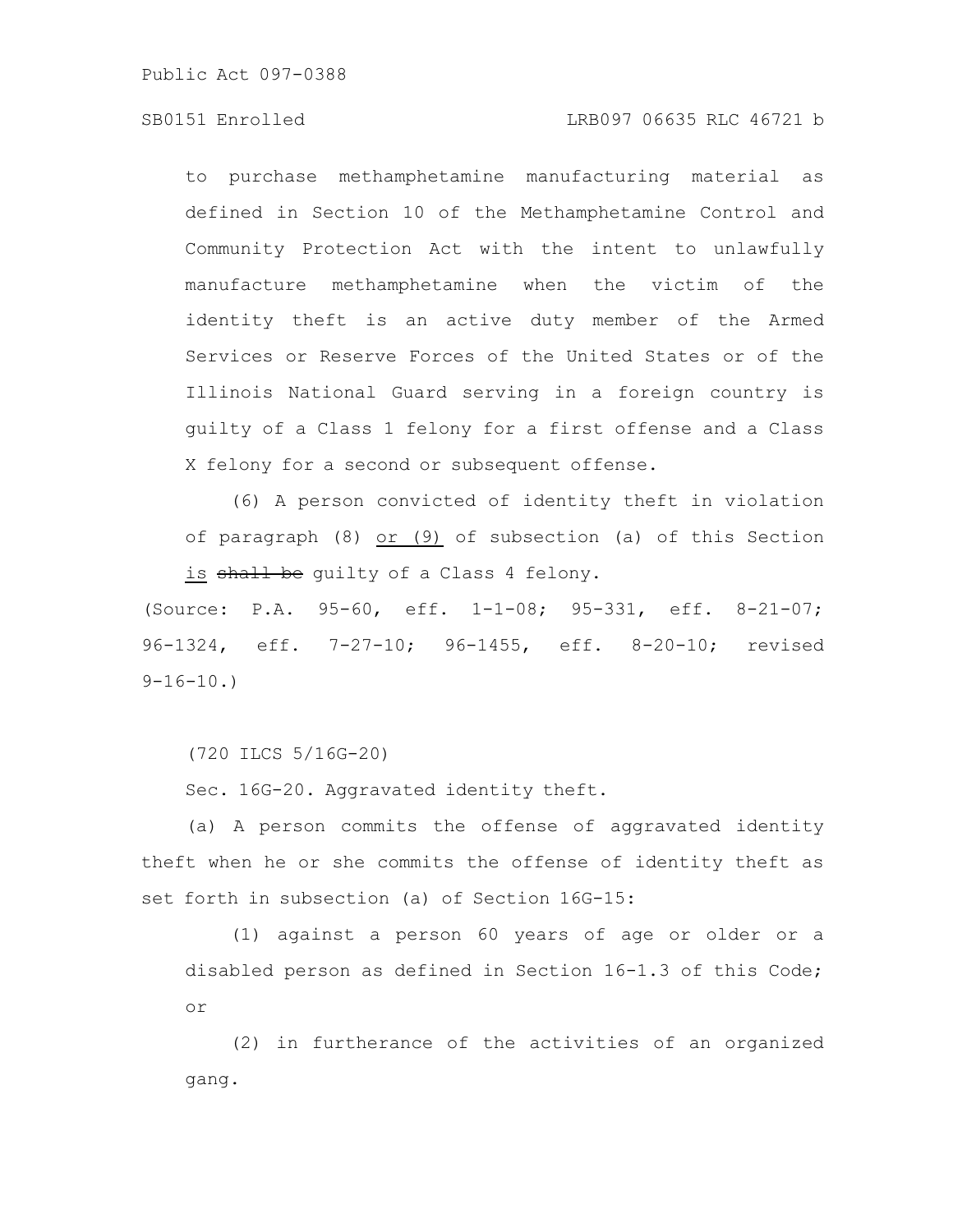For purposes of this Section, "organized gang" has the meaning ascribed to that term in Section 10 of the Illinois Streetgang Terrorism Omnibus Prevention Act.

(b) Knowledge shall be determined by an evaluation of all circumstances surrounding the use of the other person's identifying information or document.

(c) When a charge of aggravated identity theft of credit, money, goods, services, or other property exceeding a specified value is brought the value of the credit, money, goods, services, or other property is an element of the offense to be resolved by the trier of fact as either exceeding or not exceeding the specified value.

(d) A defense to aggravated identity theft under paragraph (a)(1) does not exist merely because the accused reasonably believed the victim to be a person less than 60 years of age.

(e) Sentence.

(1) Aggravated identity theft of credit, money, goods, services, or other property not exceeding \$300 in value is a Class 3 felony.

(2) Aggravated identity theft of credit, money, goods, services, or other property exceeding \$300 and not exceeding \$10,000 in value is a Class 2 felony.

(3) Aggravated identity theft of credit, money, goods, services, or other property exceeding \$10,000 in value and not exceeding \$100,000 in value is a Class 1 felony.

(4) Aggravated identity theft of credit, money, goods,